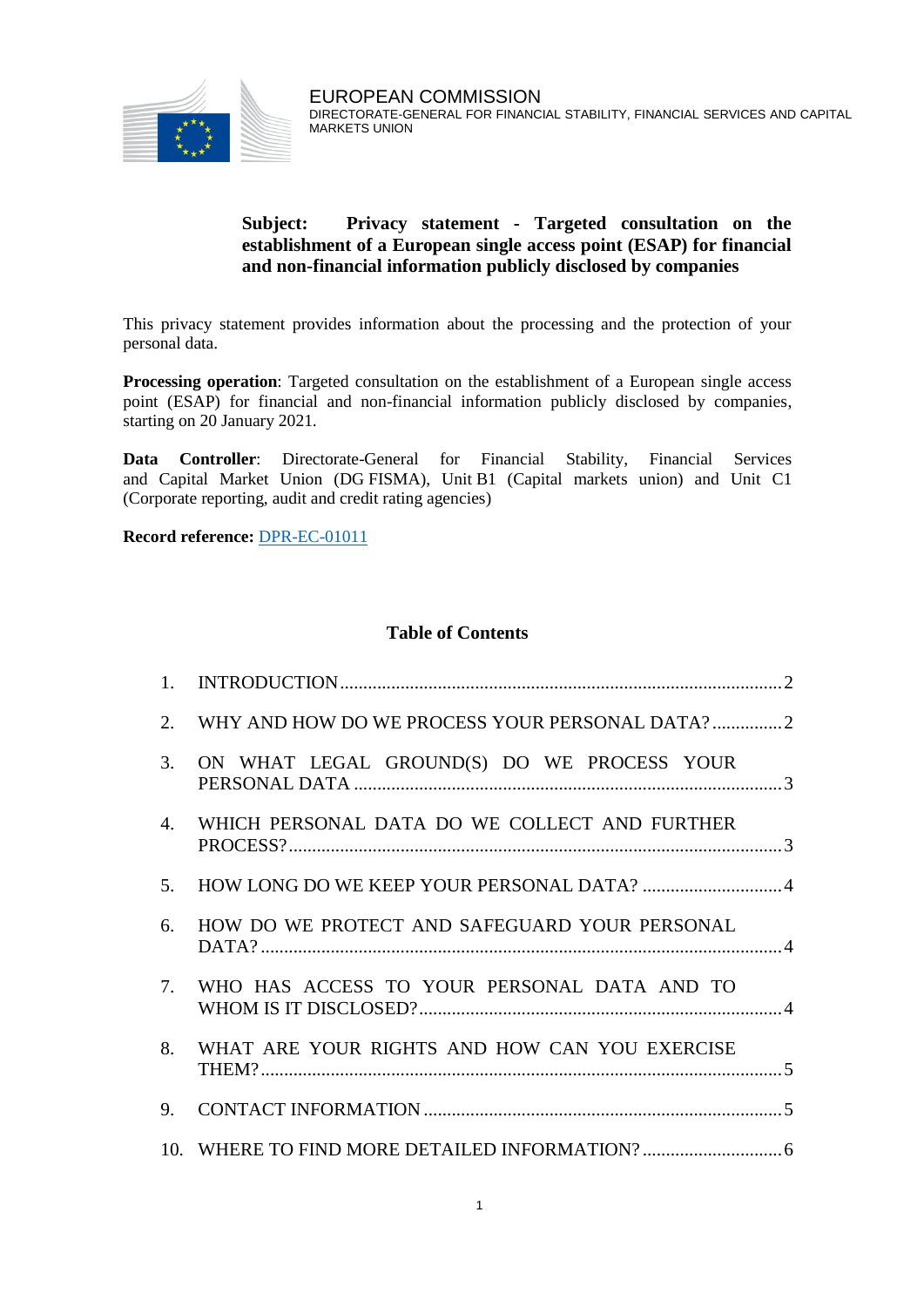# <span id="page-1-0"></span>**1. INTRODUCTION**

The European Commission (hereafter 'the Commission') is committed to protect your personal data and to respect your privacy. The Commission collects and further processes personal data pursuant to [Regulation \(EU\) 2018/1725](https://eur-lex.europa.eu/legal-content/EN/TXT/?uri=uriserv:OJ.L_.2018.295.01.0039.01.ENG&toc=OJ:L:2018:295:TOC) of the European Parliament and of the Council of 23 October 2018 on the protection of natural persons with regard to the processing of personal data by the Union institutions, bodies, offices and agencies and on the free movement of such data (repealing Regulation (EC) No 45/2001).

This privacy statement explains the reason for the processing of your personal data, the way we collect, handle and ensure protection of all personal data provided, how that information is used and what rights you have in relation to your personal data. It also specifies the contact details of the responsible Data Controller with whom you may exercise your rights, the Data Protection Officer and the European Data Protection Supervisor.

This privacy statement concerns the processing operation 'Targeted consultation activities', consultation on the establishment of a European single access point (ESAP) for financial and non-financial information publicly disclosed by companies undertaken by the Commission Directorate-General for Financial Stability, Financial Services and Capital Market Union (DG FISMA), Unit B1 (Capital markets union) and Unit C1 (Corporate reporting, audit and credit rating agencies) as presented below.

## <span id="page-1-1"></span>**2. WHY AND HOW DO WE PROCESS YOUR PERSONAL DATA?**

The European Commission collects and uses your personal information within the framework of targeted consultation activities.

More specifically, this concerns the following processing activities:

- obtain the views of the respondents of the targeted consultation activity. In view of the design, evaluation and revision of initiatives it is indispensable for the Commission to receive input and views from those who are considered to be concerned by the policy or initiative.
- to obtain the views of stakeholders to explore a subject for which very limited information is available. This exploratory targeted consultations activity (hereafter, 'targeted consultation') will provide further information to the Commission necessary to take basic conceptual decisions.

For reasons of transparency and openness, in principle, your views will be published on a Europa website, either directly as received, in the form of a summary report, or included in a wider policy document. Your identity is only published together with your contribution if you consent to the publication of your identity.

The subject matter of the consultation activity require you to provide personal data in your response. These personal data will only be published subject to your explicit consent.

It is your responsibility if you opt for confidentiality of your personal data to avoid any reference in your submission or contribution that would reveal your identity.

To avoid misuse, anonymous contributions to the consultation activity may not be accepted.

The consultation activity uses the Commission's online questionnaire tool EUSurvey which requires login via EULogin. EULogin requires certain personal data such as name, surname and e-mail address of the registrant. For further information, on EULogin please refer to the dedicated processing operation 'DPO-839-4 Identity & Access Management Service (IAMS)'.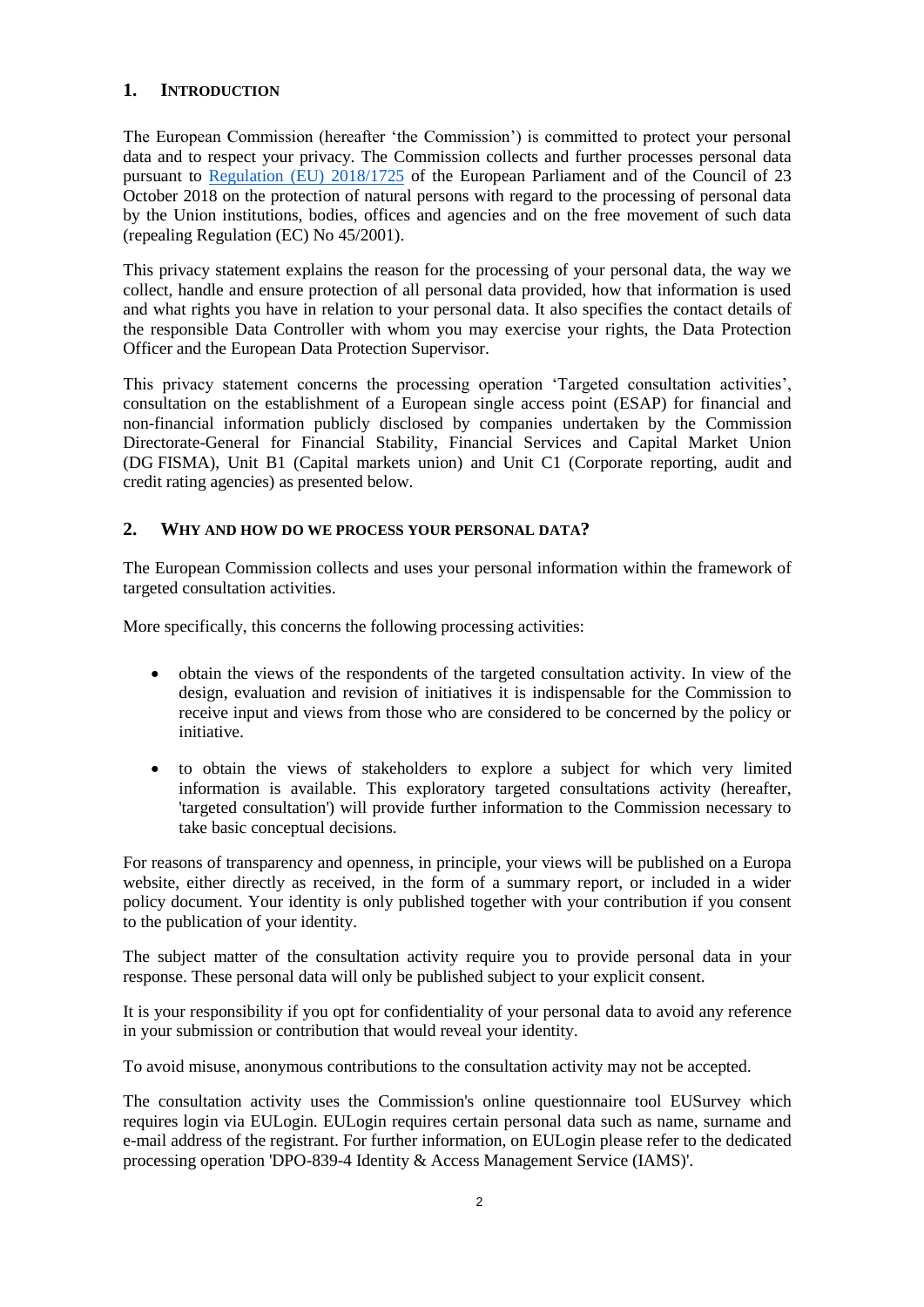The personal data processed may be reused for the purpose of procedures before the EU Courts, national courts, the European Ombudsman or the European Court of Auditor.

Your personal data will not be used for an automated decision-making including profiling.

### <span id="page-2-0"></span>**3. ON WHAT LEGAL GROUND(S) DO WE PROCESS YOUR PERSONAL DATA**

We process your personal data, because:

- a) processing is necessary for the performance of a task carried out in the public interest;
- b) processing is necessary for compliance with a legal obligation to which the controller is subject;
- c) it is based on your consent, for one or more specified purposes:
	- o publication of the identity of the stakeholder or respondent;
	- o publication of audio or video recordings;
	- o if the subject matter of a targeted consultation requires respondents to provide personal data in their response, their publication;
	- o if applicable, the processing of special categories of personal data.

The Union law which is the basis for the processing based on Articles  $5(1)(a)$  and (b) of Regulation (EU) 2018/1725 is the Treaty of the European Union, and more specifically its Articles 1 and 11, Article 298 of the Treaty on the Functioning of the European Union, read in conjunction with Recital 22 of Regulation (EU) 2018/1725), as well as the Protocol 2 on the application of the principles of subsidiarity and proportionality.

### <span id="page-2-1"></span>**4. WHICH PERSONAL DATA DO WE COLLECT AND FURTHER PROCESS?**

In order to carry out this processing operation the Data Controller collects the following categories of personal data:

- name and surname,
- profession,
- country of residence,
- e-mail address of the respondent,
- the name, size, type and transparency number of the organisation on whose behalf the respondent is contributing,
- personal data related to the physical, economic, cultural, or social identity of the respondent, insofar as they are not falling under Article 10 of the Regulation,
- personal data included in the response or contribution to the targeted consultation (if the targeted consultation at hand requires so).

Personal data can be published following the consultation if the data subject has provided his/her consent by ticking a box on the online consultation form.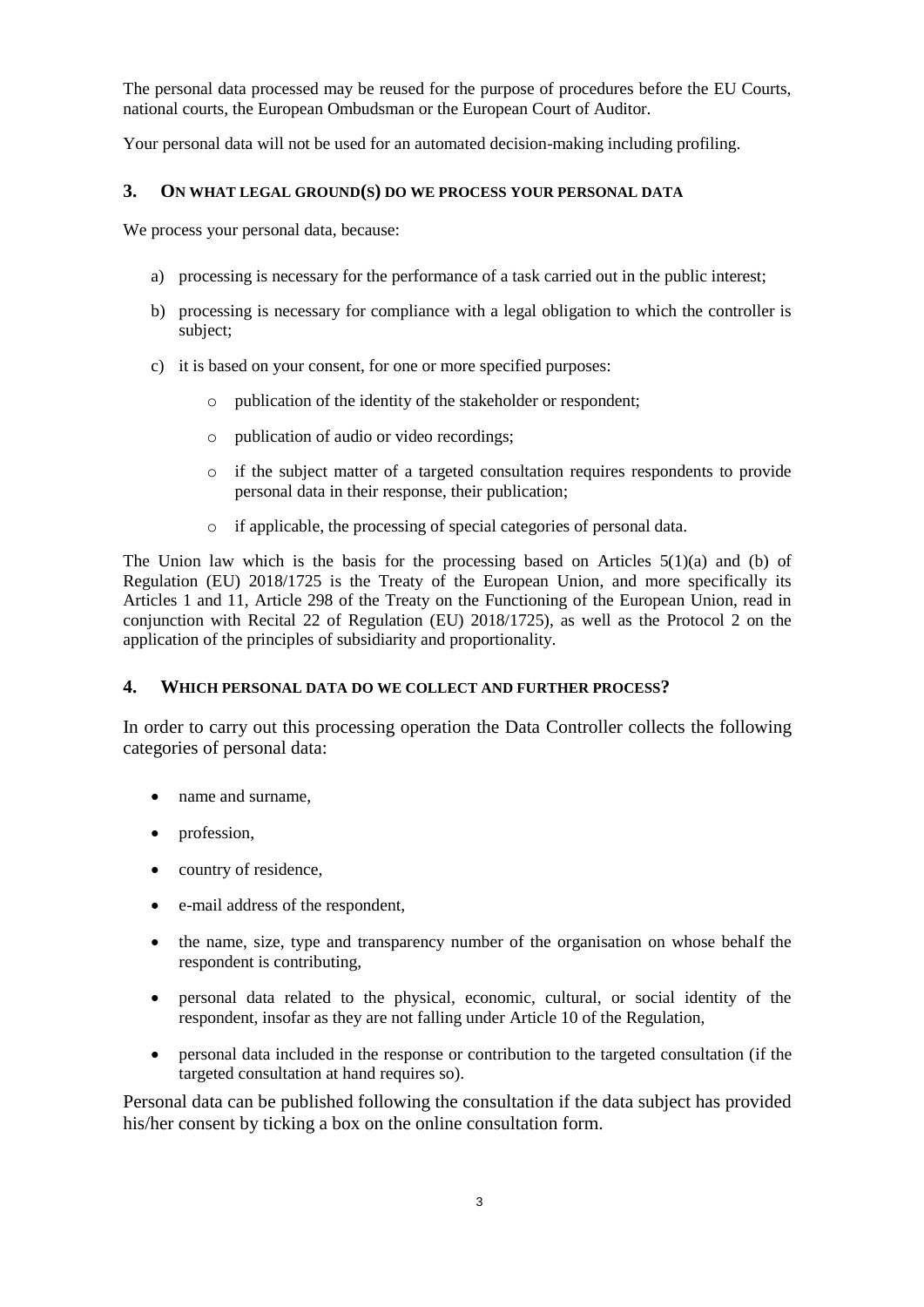Furthermore, you may spontaneously provide other, non-requested personal data in the context of your reply to the targeted consultation.

#### <span id="page-3-0"></span>**5. HOW LONG DO WE KEEP YOUR PERSONAL DATA?**

The Data Controller only keeps your personal data for the time necessary to fulfil the purpose of collection or further processing, namely for a maximum of five years after the closure of the file to which the present targeted consultation belongs. A file is closed at the latest once there has been a final outcome in relation to the initiative to which the targeted consultation contributed. This retention period is without prejudice to an earlier elimination of personal data not part of the file or cases of administrative elimination.

This administrative retention period of five years is based on the retention policy of European Commission documents and files (and the personal data contained in them), governed by the common Commission-level retention list for European Commission files [SEC\(2019\)900.](http://ec.europa.eu/transparency/regdoc/index.cfm?fuseaction=list&n=10&adv=0&coteId=2&year=2019&number=900&dateFrom=&dateTo=&serviceId=&documentType=&title=&titleLanguage=&titleSearch=EXACT&sortBy=NUMBER&sortOrder=DESC) It is a regulatory document in the form of a retention schedule that establishes the retention periods for different types of European Commission files. That list has been notified to the European Data Protection Supervisor.

The administrative retention period is the period during which the European Commission departments are required to keep a file depending on its usefulness for administrative purposes and the relevant statutory and legal obligations. This period begins to run from the time when the file is closed.

In accordance with the common Commission-level retention list, after the 'administrative retention period', files including (the outcome of) targeted consultations (and the personal data contained in them) can be transferred to the Historical Archives of the European Commission for historical purposes (for the processing operations concerning the Historical Archives, please see notifications [DPO-1530.4 ARES-NOMCOM. ARES \(Advanced Records System\) et NOMCOM](http://ec.europa.eu/dpo-register/detail/DPO-1530-5)  [\(Nomenclature Commune\),](http://ec.europa.eu/dpo-register/detail/DPO-1530-5) [DPO-3871-3 Notification for the digital archival repository and](http://ec.europa.eu/dpo-register/detail/DPO-3871-3)  [ARCHISscanning'](http://ec.europa.eu/dpo-register/detail/DPO-3871-3) and ['DPO-2806-5 Gestion des dossiers papier structurés par nom de personnes](http://ec.europa.eu/dpo-register/detail/DPO-2806-5)  [et transférés aux Archives Historiques'.](http://ec.europa.eu/dpo-register/detail/DPO-2806-5)).

### <span id="page-3-1"></span>**6. HOW DO WE PROTECT AND SAFEGUARD YOUR PERSONAL DATA?**

All personal data in electronic format (e-mails, documents, databases, uploaded batches of data, etc.) are stored on the servers of the European Commission. All processing operations are carried out pursuant to the [Commission Decision \(EU, Euratom\) 2017/46](https://eur-lex.europa.eu/legal-content/EN/TXT/?qid=1548093747090&uri=CELEX:32017D0046) of 10 January 2017 on the security of communication and information systems in the European Commission.

In order to protect your personal data, the Commission has put in place a number of technical and organisational measures. Technical measures include appropriate actions to address online security, risk of data loss, alteration of data or unauthorised access, taking into consideration the risk presented by the processing and the nature of the personal data being processed. Organisational measures include restricting access to the personal data solely to authorised persons with a legitimate need to know for the purposes of this processing operation.

### <span id="page-3-2"></span>**7. WHO HAS ACCESS TO YOUR PERSONAL DATA AND TO WHOM IS IT DISCLOSED?**

Access to your personal data is provided to the Commission staff responsible for carrying out this processing operation and to authorised staff according to the "need to know" principle, in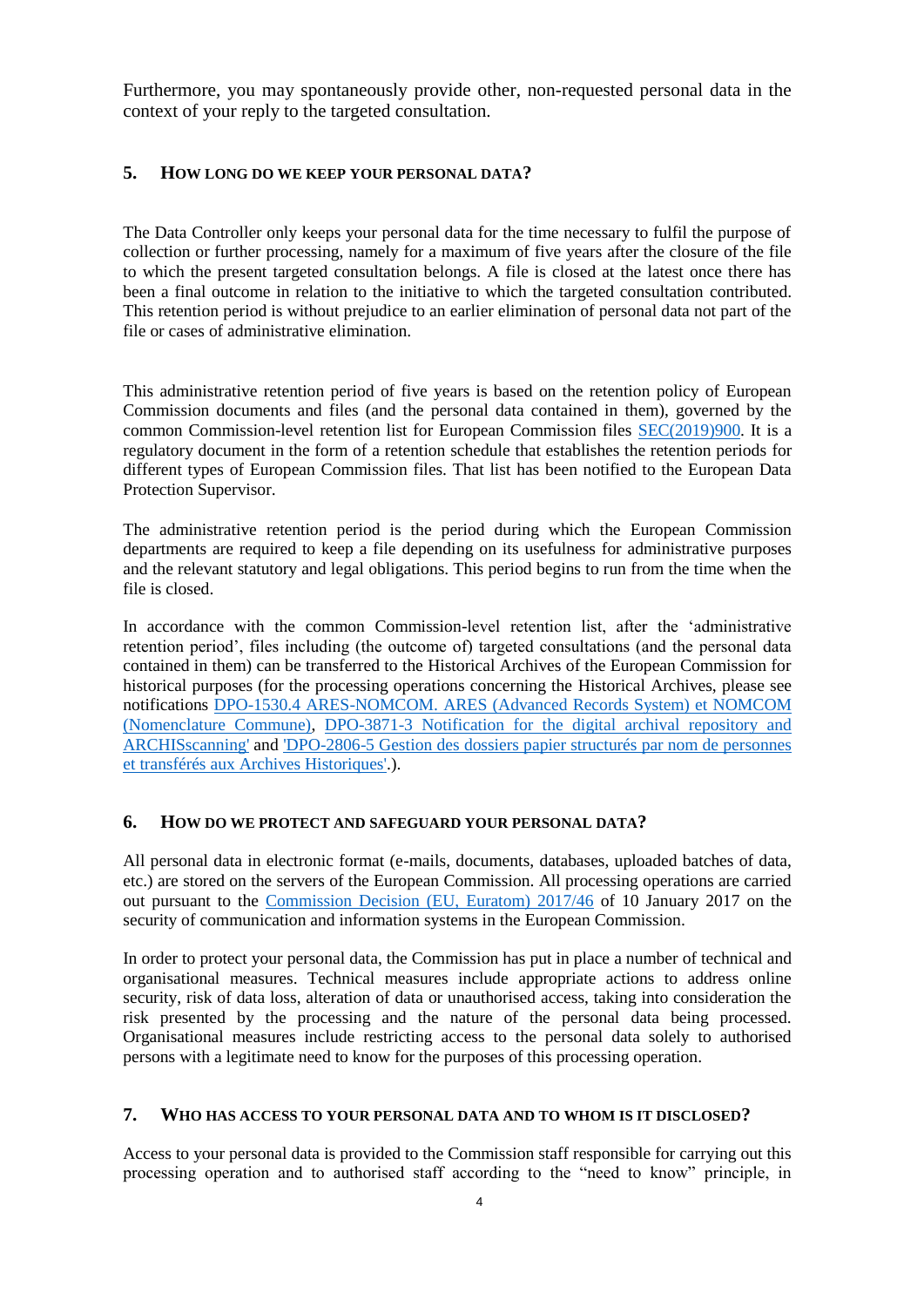particular to follow-up on the targeted consultation. Such staff abide by statutory, and when required, additional confidentiality agreements.

Certain personal data may be made public on the Europa website, namely:

- any personal data on which you consented to their publication;
- personal data spontaneously provided by you in your contribution (without it being required by the consultation activity.

Please note that pursuant to Article 3(13) of Regulation (EU) 2018/1725 public authorities (e.g. Court of Auditors, EU Court of Justice) which may receive personal data in the framework of a particular inquiry in accordance with Union or Member State law shall not be regarded as recipients; the processing of those data by those public authorities shall be in compliance with the applicable data protection rules according to the purposes of the processing.

## <span id="page-4-0"></span>**8. WHAT ARE YOUR RIGHTS AND HOW CAN YOU EXERCISE THEM?**

You have specific rights as a 'data subject' under Chapter III (Articles 14-25) of Regulation (EU) 2018/1725, in particular the right to access your personal data and to rectify them in case your personal data are inaccurate or incomplete. Under certain conditions, you have the right to erase your personal data, to restrict the processing of your personal data, to object to the processing and the right to data portability.

You have the right to object to the processing of your personal data, which is lawfully carried out pursuant to Article  $5(1)(a)$ , on grounds relating to your particular situation.

Insofar you have consented to the certain processing of your personal data to the Data Controller for the present processing operation, you can withdraw your consent at any time by notifying the Data Controller. The withdrawal will not affect the lawfulness of the processing carried out before you have withdrawn the consent.

You can exercise your rights by contacting the Data Controller, or in case of conflict the Data Protection Officer. If necessary, you can also address the European Data Protection Supervisor. Their contact information is given under Heading 9 below.

Where you wish to exercise your rights in the context of one or several specific processing operations, please provide their description (i.e. their Record reference(s) as specified under Heading 10 below) in your request.

Any request for access to personal data will be handled within one month. Any other request mentioned above will be addressed within 15 working days.

## <span id="page-4-1"></span>**9. CONTACT INFORMATION**

The Data Controller

If you would like to exercise your rights under Regulation (EU) 2018/1725, or if you have comments, questions or concerns, or if you would like to submit a complaint regarding the collection and use of your personal data, please feel free to contact the Data Controller, [fisma-esap-project@ec.europa.eu.](mailto:fisma-esap-project@ec.europa.eu)

• The Data Protection Officer (DPO) of the Commission